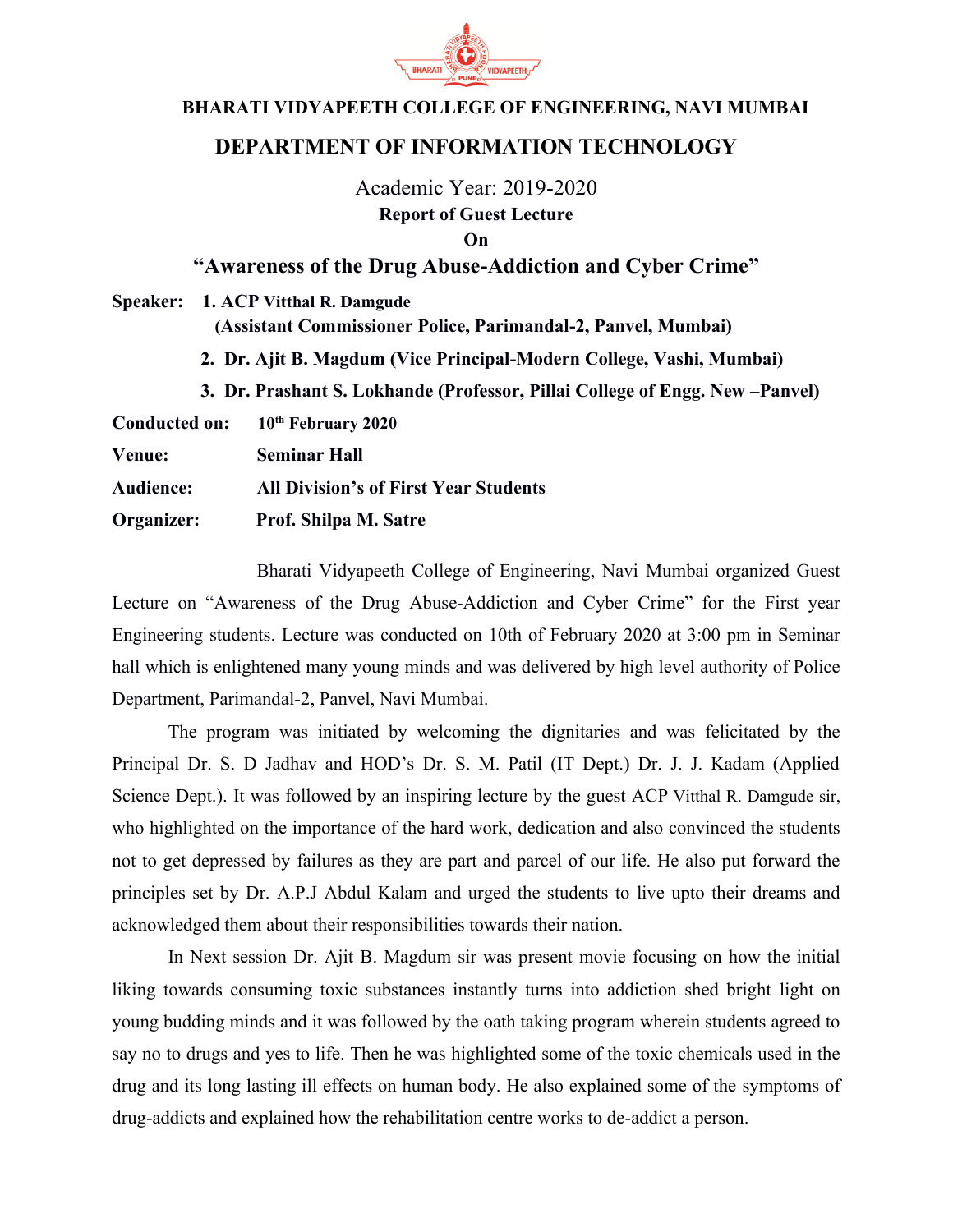A student-teacher interactive programme was conducted by Dr. Prashant S. Lokhande Sir regarding the social media possessed to the youth upon, misusing it. He also illustrated the techniques used by the non-ethical hackers and the extent to which they can mishandle anyone's account. He also stressed the preventive measures to be taken to avoid potential scams, which was the most liked session among the three.

Lastly, the program organizer thanked the guest for giving their effective guidance to students which left a positive mark in their hearts and the program was concluded effectively.



ACP V. R. Damgude: Presented Introduction towards Drug Abuse and Addiction



Dr. Ajit B. Magdum: Presented Different toxic substances and Effects.